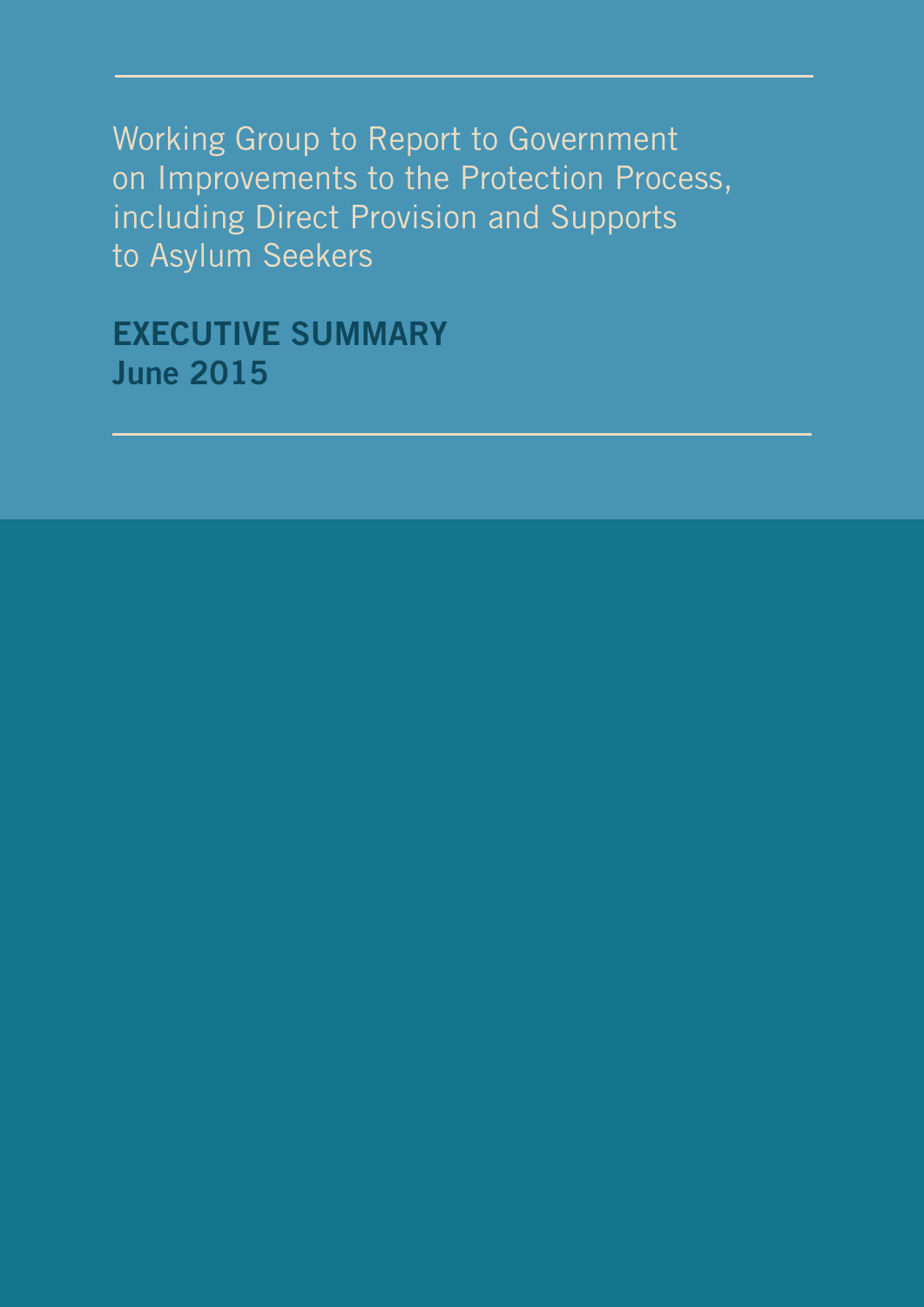# EXECUTIVE SUMMARY

## INTRODUCTION

- 1. The Working Group on the Protection Process including Direct Provision and Supports for Asylum Seekers was established by the Minister for Justice and Equality, Ms Frances Fitzgerald TD and the Minister of State with special responsibility for New Communities, Culture and Equality, Mr Aodhán Ó Ríordáin TD in October 2014 pursuant to a commitment in the Statement of Government Priorities 2014–2016.
- 2. The terms of reference assigned to the Working Group were as follows:

Having regard to the rights accorded to refugees under the 1951 Geneva Convention Relating to the Status of Refugees, and bearing in mind the Government's commitment to legislate to reduce the waiting period for protection applicants through the introduction of a single application procedure, to recommend to the Government what improvements should be made to the State's existing Direct Provision and protection process and to the various supports provided for protection applicants; and specifically to indicate what actions could be taken in the short and longer term which are directed towards:

- (i) improving existing arrangements in the processing of protection applications;
- (ii) showing greater respect for the dignity of persons in the system and improving their quality of life by enhancing the support and services currently available;

ensuring at the same time that, in light of recognised budgetary realities, the overall cost of the protection system to the taxpayer is reduced or remains within or close to current levels and that the existing border controls and immigration procedures are not compromised.

- 3. Of particular note is that the terms of reference are directed towards the identification of improvements to the existing system rather than the identification of alternatives. Also of particular note is the Government's commitment to legislate for a single application procedure to reduce the length of time that applicants must wait for a final determination of their claim.
- 4. The Working Group agreed to approach the task of identifying improvements to the determination process and reception conditions for protection applicants on a thematic basis and established three sub-groups to identify recommendations for consideration by the Plenary as follows:

#### **Receptions conditions**

• **Theme 1** To suggest improvements to Direct Provision (i.e. living conditions while in designated centres) aimed at showing greater respect for the dignity of persons in the system and improving their quality of life.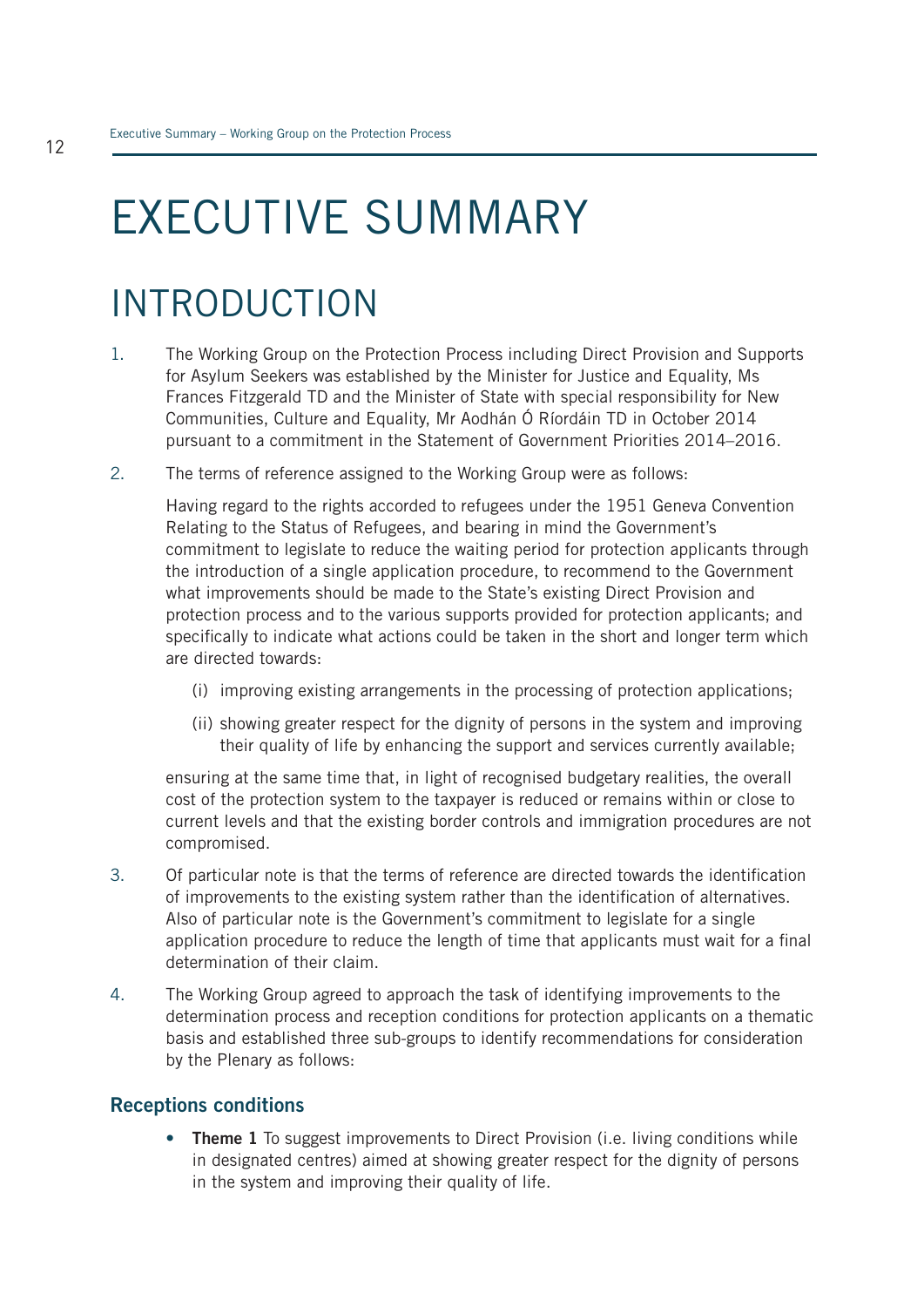• **Theme 2** To suggest improvements to the supports (e.g. financial, educational, health) for protection applicants aimed at showing greater respect for the dignity of persons in the system and improving their quality of life.

#### **Determination process**

- **Theme 3** To suggest improvements to existing arrangements for the processing of protection applications with particular regard to the length of the process.
- 5. The deliberations of the Working Group were informed by the views of those in the system as shared through the consultation process undertaken by the Working Group, and Members' first-hand reports of the living conditions in Direct Provision accommodation centres. The deliberations were also informed by commentary by national and international bodies, the experience and expertise of the Members and their contributions to the Working Group, written submissions received from interested parties and the views of persons with whom the Working Group met.
- 6. The Working Group met on eight occasions between 10 November 2014 and 14 May 2015 while the various sub-groups met on 38 occasions between 10 November 2014 and 12 May 2015.

### CHAPTER 1 – OVERVIEW OF THE PROTECTION SYSTEM AND APPLICATION TRENDS

- 7. This chapter provides a brief overview of the international, European and Irish legal and administrative frameworks governing international protection and synthesises the main strands of commentary on the Irish protection system. Applications trends are also discussed.
- 8. People who have been forced to flee their country due to persecution or other serious harm and cannot safely return there are entitled to international protection, which obliges the host state to grant them residence and afford them many of the social and economic benefits available to nationals.
- 9. There are two types of protection status: refugee status and subsidiary protection status. Refugee status derives from the 1951 Convention relating to the Status of Refugees, to which Ireland is a party. Refugee status is given to persons who demonstrate a fear of persecution in their home country due to certain aspects, imputed or otherwise of their identity, such as their religion or their political opinion. Subsidiary protection status derives from European law, viz. the Common European Asylum System (CEAS) and is given to persons who do not qualify as refugees, but who, nevertheless, cannot return home because they risk facing serious harm, such as torture or inhuman or degrading treatment or punishment, or generalised violence in a war.
- 10. For the purposes of this report the term "protection applicant" is used to refer to persons seeking refugee status and/or subsidiary protection status. Those who do not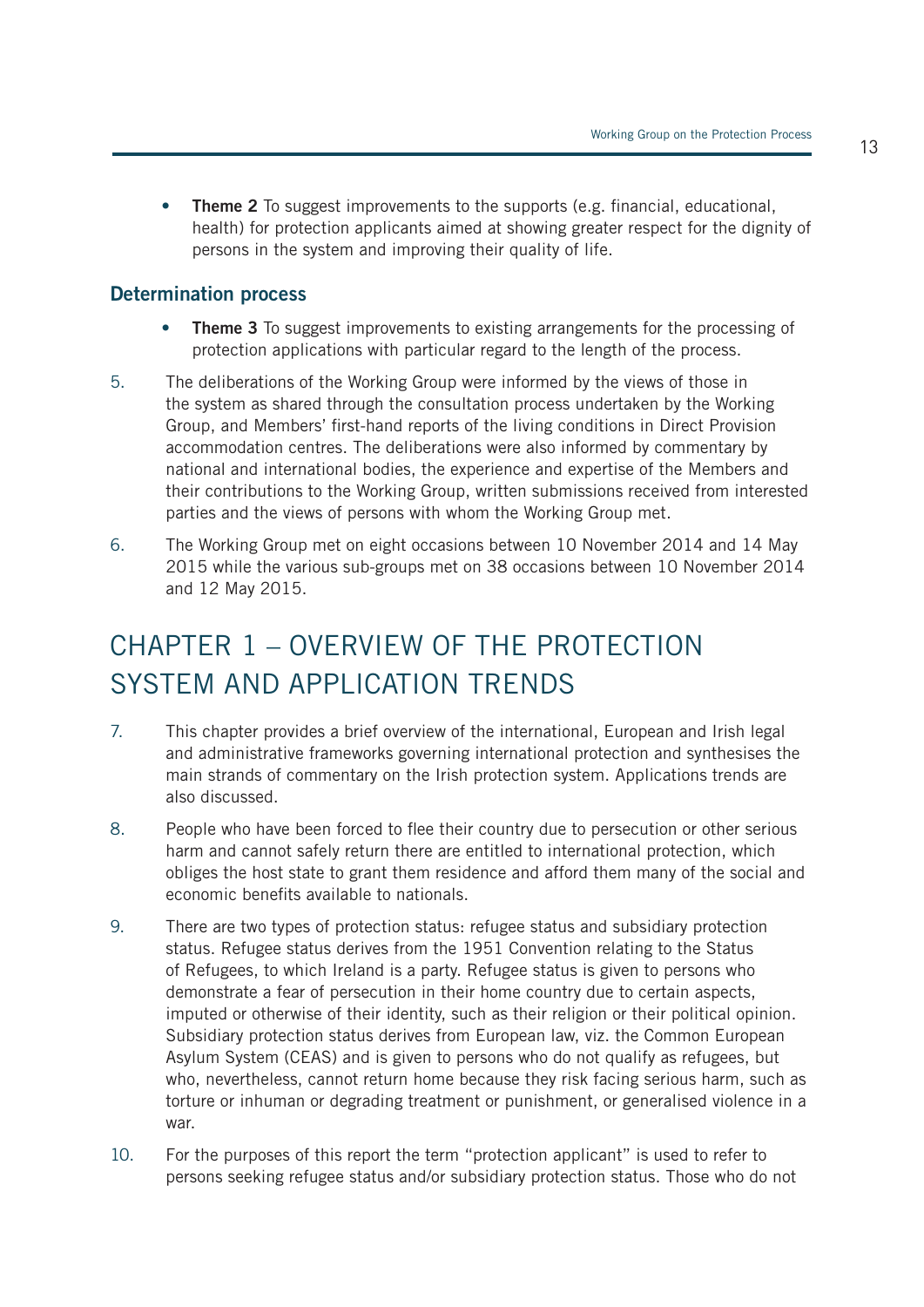qualify for protection status have the possibility of being granted leave to remain in the State on other grounds including humanitarian considerations. Failing this permission, a deportation order is issued and the person becomes susceptible to deportation. Throughout the determination process the possibility of access to the Courts exists.

- 11. Of note in relation to the CEAS is that in accordance with the provision of Protocol No. 21 annexed to the Treaty on the Functioning of the European Union, "on the position of the United Kingdom and Ireland in respect of the Area of Freedom, Security and Justice", Ireland is not bound to participate in EU instruments in this area but may opt-in to any it wishes (subject to approval of both Houses of the Oireachtas). Ireland has exercised its option in relation to some but not all of the CEAS instruments. The implications of this are discussed in chapter 3.
- 12. While it is being determined whether protection applicants are eligible for international protection, they are entitled to basic housing and subsistence. Direct Provision is the means by which the State seeks to meet its obligations in this regard. Direct Provision is a largely cashless system, with the State assuming responsibility for providing accommodation on a full board basis for protection applicants until such time as they are granted some form of status and move into the community, leave the State voluntarily or are removed. It is predicated on the fact that protection applicants are not entitled to work and at the same time are excluded from most social welfare entitlements. Instead, protection applicants receive assistance-in-kind: their basic subsistence needs are met by way of bed and board in accommodation centres dispersed around the country. The centres are open centres in the sense that the residents are not detained. Close to half of all protection applicants reside in Direct Provision.
- 13. Residents of the accommodation centres receive a nominal weekly allowance for personal items. Protection applicants are also entitled to a medical card and children have access to pre-school, primary and secondary education and ancillary supports such as school transport on the same basis as Irish citizens.
- 14. When Direct Provision was introduced in 2000 it was envisaged that protection applicants would live in Direct Provision accommodation centres on a short-term basis of not more than six months while their applications were being processed. This, however, is not how things have turned out, with many protection applicants remaining within the centres for lengthy periods.
- 15. National and international commentary on the Irish protection system has been focused on the conditions in Direct Provision. It is, however, universally acknowledged that the biggest single issue facing protection applicants is the length of time that they have to wait for a final decision on their claim. This is a result of structural faults in the protection determination process. These faults arise from the State's twostage sequential procedure where qualification for refugee status is assessed first, and qualification for subsidiary protection is assessed only when a negative refugee decision has been issued. The introduction of a single application procedure (the norm in all other EU Member States) is long-standing Government policy. The intention of the Government is to legislate for a single procedure by way of the International Protection Bill, the General Scheme of which was published on 25 March 2015.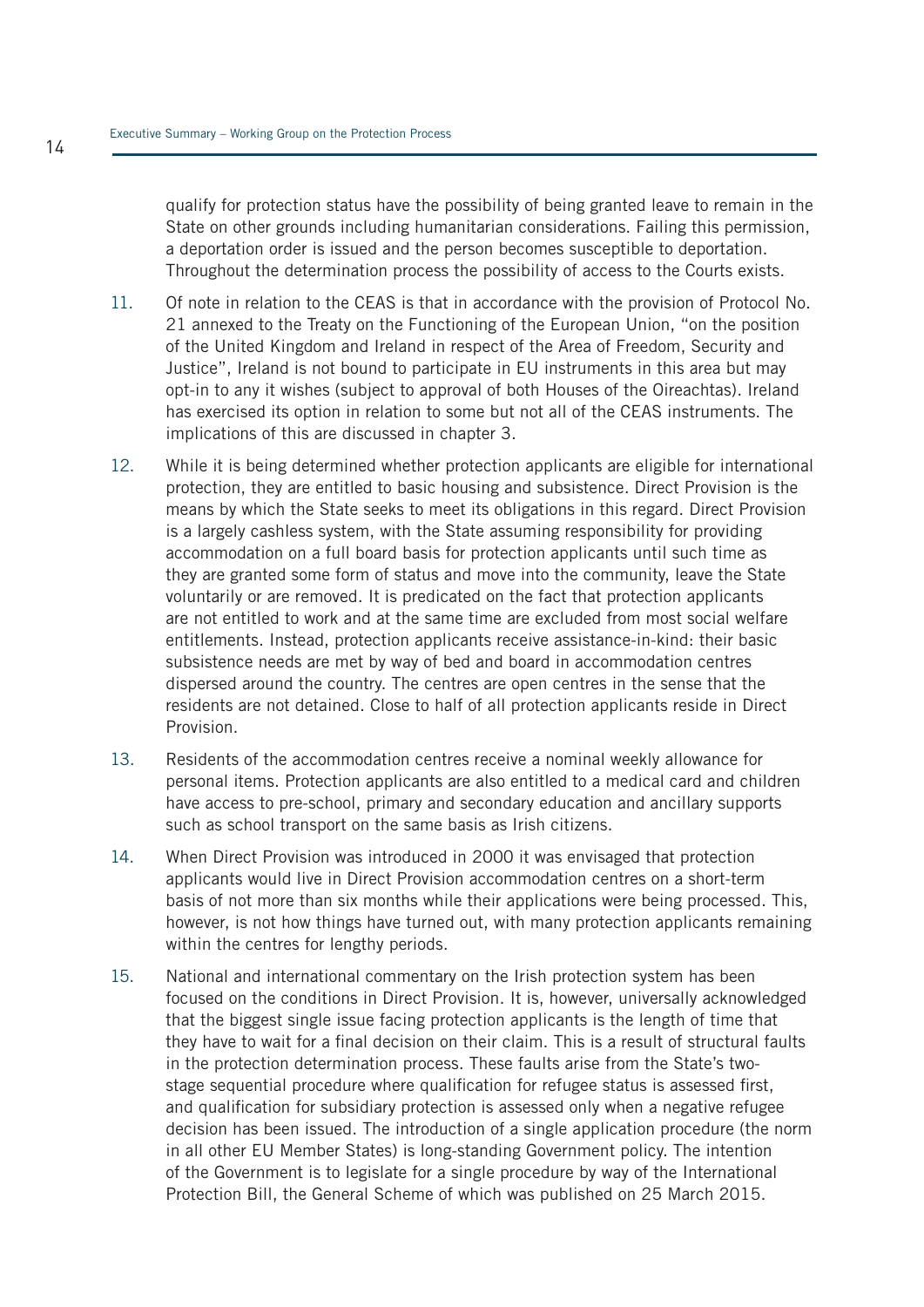16. In 2014 protection applications rose for the first time since 2002. The increase was 53%, to a total of 1,448. It is estimated that Ireland will receive approximately 3,000 applications by the end of 2015. The recent upward trend in Ireland is in line with international trends and may continue.

### CHAPTER 2 – VIEWS OF PERSONS IN THE PROTECTION SYSTEM

- 17. Chapter 2 aims to provide a brief overview of the consultation process undertaken by the Working Group and the main themes that emerged.
- 18. The Working Group took the view that it was essential to hear directly from those most affected by the system and to see first-hand the living conditions in accommodation centres. With this in mind the Working Group engaged in an extensive consultation process over the course of December 2014 and January and February 2015 to ensure that its deliberations were informed by those in the system.
- 19. The consultation process involved:
	- A call for written submissions from adults and children in Direct Provision accommodation centres – submissions were received from 13 groups of residents, and individually from 58 adults and 31 children,
	- Ten regional consultation sessions with 381 participants and visits to 15 accommodation centres,
	- Consultations with particular groups of persons in the system victims of torture, victims of trafficking and members of the LGBT community – 35 participants,
	- A representative from each of the regional consultation sessions was invited to make an oral submission to the full Working Group – nine accepted the invitation.
- 20. The output from the consultation process is referred to throughout the report in order to illustrate the wide-ranging concerns that have been identified. A comprehensive report of the consultation process is contained in Appendix 3.
- 21. A constant underlying theme is one of intense frustration or despair arising from the lengthy determination process and resulting lengthy residence in centres originally designed for short stays of six months. The length of time issue is at the heart of many of the concerns around Direct Provision and the supports available, and the fears of participants that they may not be capable of independent living when they get a final decision on their claim.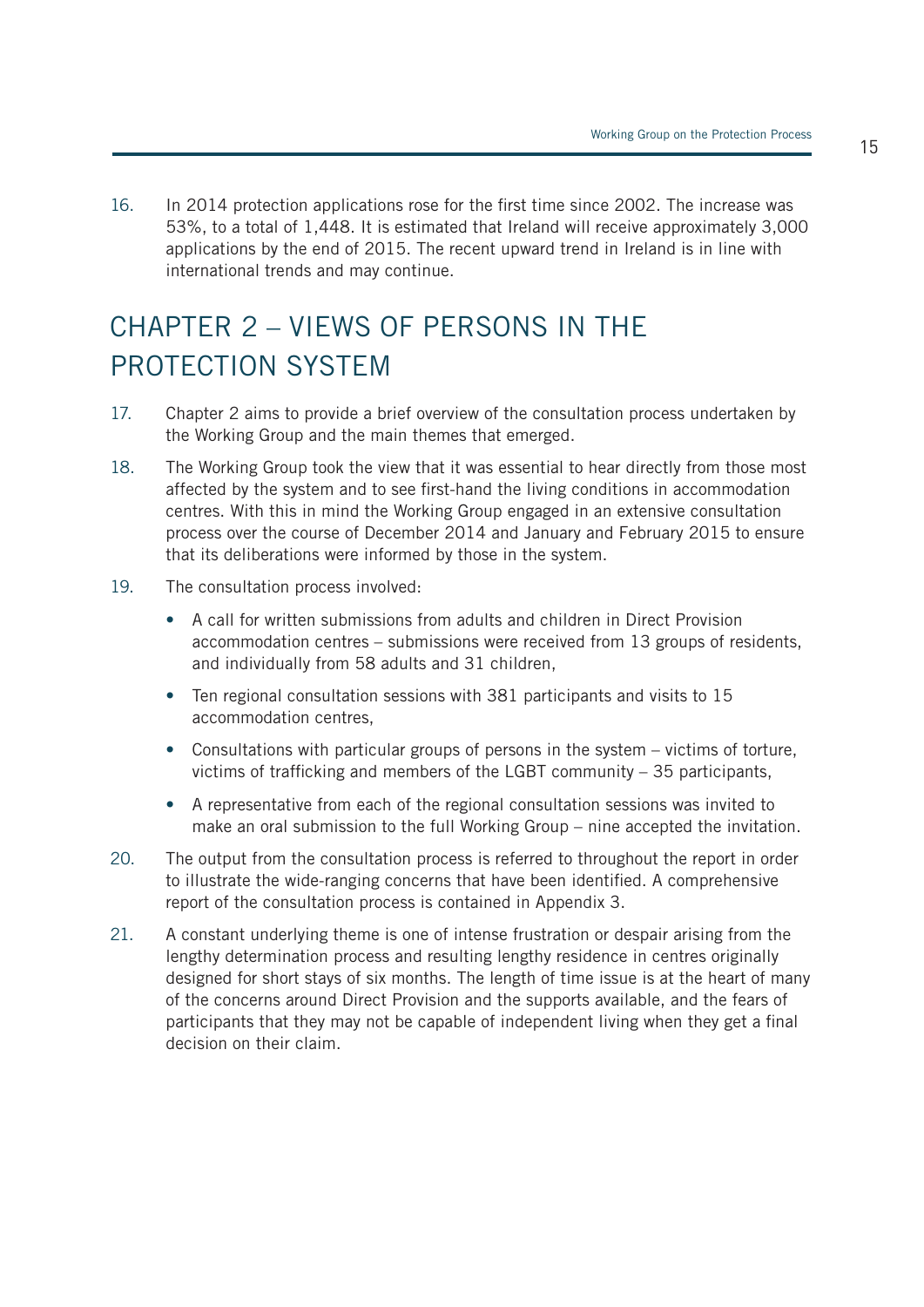### CHAPTER 3 – SUGGESTED IMPROVEMENTS TO EXISTING DETERMINATION PROCESS

22. This chapter focuses on the operation of the system, defined for the purposes of the report as comprising the protection process, the leave to remain stage, the deportation order stage and the judicial review process. It examines the effects and the causes of the length of time issue that has been identified as the key problem with the system by a range of sources, not least the residents of Direct Provision accommodation centres. It identifies a range of solutions. It also examines and makes recommendations for improvements to the quality of the determination procedures. The quality of the procedures is integral to ensuring that persons in need of protection are identified at the earliest opportunity.

#### **Length of time**

- 23. The outcome of the detailed examination conducted by the Working Group of those in the system reveals that of the estimated 7,937 people in the system on 16 February 2015, 55% have been in the system for over five years. Of the 7,937 people in the system:
	- 49% are in the protection process. Almost a third of them have been in the protection process for more than five years;
	- 42% are at the leave to remain stage. Three quarters of them have been in the system for more than five years;
	- 9% are at the deportation order stage. 88% of them have been in the system for more than five years;
	- approximately 1,000 people are involved in judicial review proceedings relating to the various stages in the system, of whom 66% have been in the system for more than five years;
	- 21% are children.
	- 45% live in Direct Provision accommodation centres 41% of whom have been in the system for more than five years. The remaining 55% live outside Direct Provision or have left the State.
- 24. The Working Group concluded that solutions to the length of time issue were required for those in the system a long time and also for the future to avoid a reoccurrence of the problem.
- 25. For those in the system a long time, the Working Group's proposed solutions are founded on the principle that no person should be in the system for five years or more. The solutions recommended to give effect to this principle need to address the specific stage within the system that a person is at. For instance, a person eligible for protection requires a positive protection decision which can only be delivered through the protection process, while persons with deportation orders cannot be granted status unless a decision is first taken to revoke the deportation order and so on.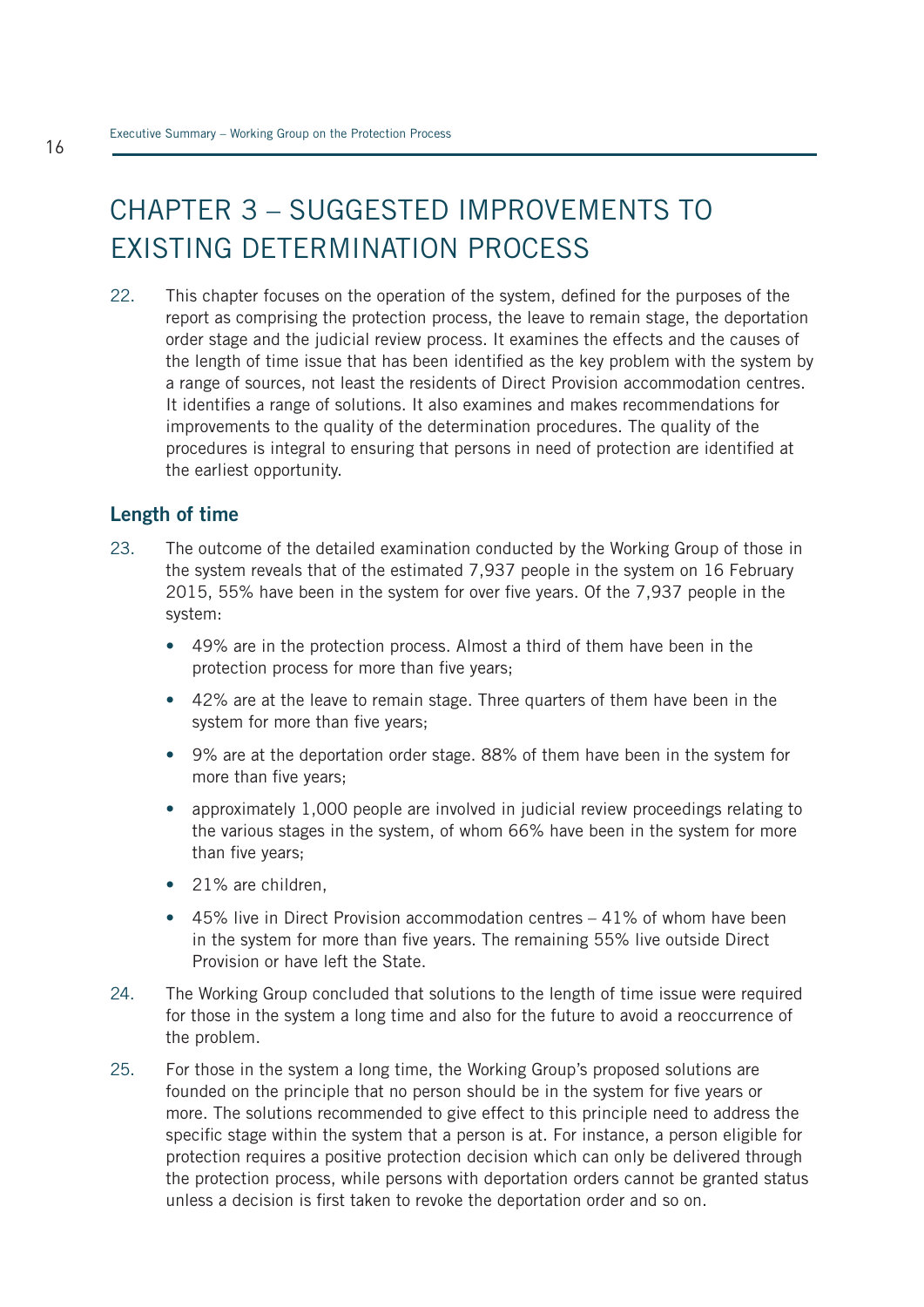- 26. In the case of all persons awaiting a decision at the protection process and leave to remain stages who have been in the system for five years or more, the solution proposed is that they should be granted protection status or leave to remain (subject to certain conditions) as soon as possible and within a maximum of six months from the implementation start date (para. 3.128).
- 27. In the case of all persons who have a deportation order and who have been in the system for five years or more the solution proposed, as an exceptional measure, is that they should have their deportation order revoked (subject to certain conditions) as soon as possible and within a maximum period of six months from the implementation start date. Leave to remain should be granted, again as soon as possible and within a maximum of six months, subject to certain conditions (paras. 3.134–3.135).
- 28. The Working Group recommends that the implementation start date for these proposed solutions should be set by the authorities as soon as possible. It further recommends that at the close of the six month period the authorities commit to a review of the operation of the solution for those in the system for five years or more and prioritise remaining long stay cases.
- 29. These proposed solutions involve a fast-tracking of cases within the existing statutory framework but with some modifications and guidance to expedite processing, including in relation to live legal proceedings. The approach will ensure that the integrity of the protection process is maintained. The Working Group was conscious of the importance of maximising the number of people who would benefit while at the same time ensuring that border controls and immigration procedures were not compromised. For this reason the proposed solutions are pitched at those in the system for five years or more. Their implementation would result in 3,350 people potentially benefiting.
- 30. To avoid a reoccurrence of the length of time issue, the Working Group makes a number of recommendations for the future. It recommends the enactment of the International Protection Bill and the implementation of the single application procedure as a matter of urgency (para. 3.163).
- 31. When the single procedure is implemented, and assuming that adequate resources are allocated to its operation and the quality measures recommended in this report are implemented, final quality decisions on eligibility for protection or, in the alternative, leave to remain should issue to applicants within a 12 month timeframe. Based on the Working Group's analysis it is reasonable to assume a combined protection and leave to remain recognition rate of around 40% in future years, with approximately 60% of future applicants deemed not to be in need of protection or leave to remain. Solutions are required for this latter group to ensure that they can return home in safety and with dignity. The Working Group makes a series of recommendations to improve the options and solutions available for return home – Assisted Voluntary Return and, where that option is not availed of, deportation (paras. 3.312 and 3.330).
- 32. Notwithstanding these proposed solutions to avoid a reoccurrence of the length of time issue and all its ill effects for the individuals concerned and for the process, the Working Group considers that a limit on the length of time that a person may spend in the system is desirable. With this in mind it recommends that, following the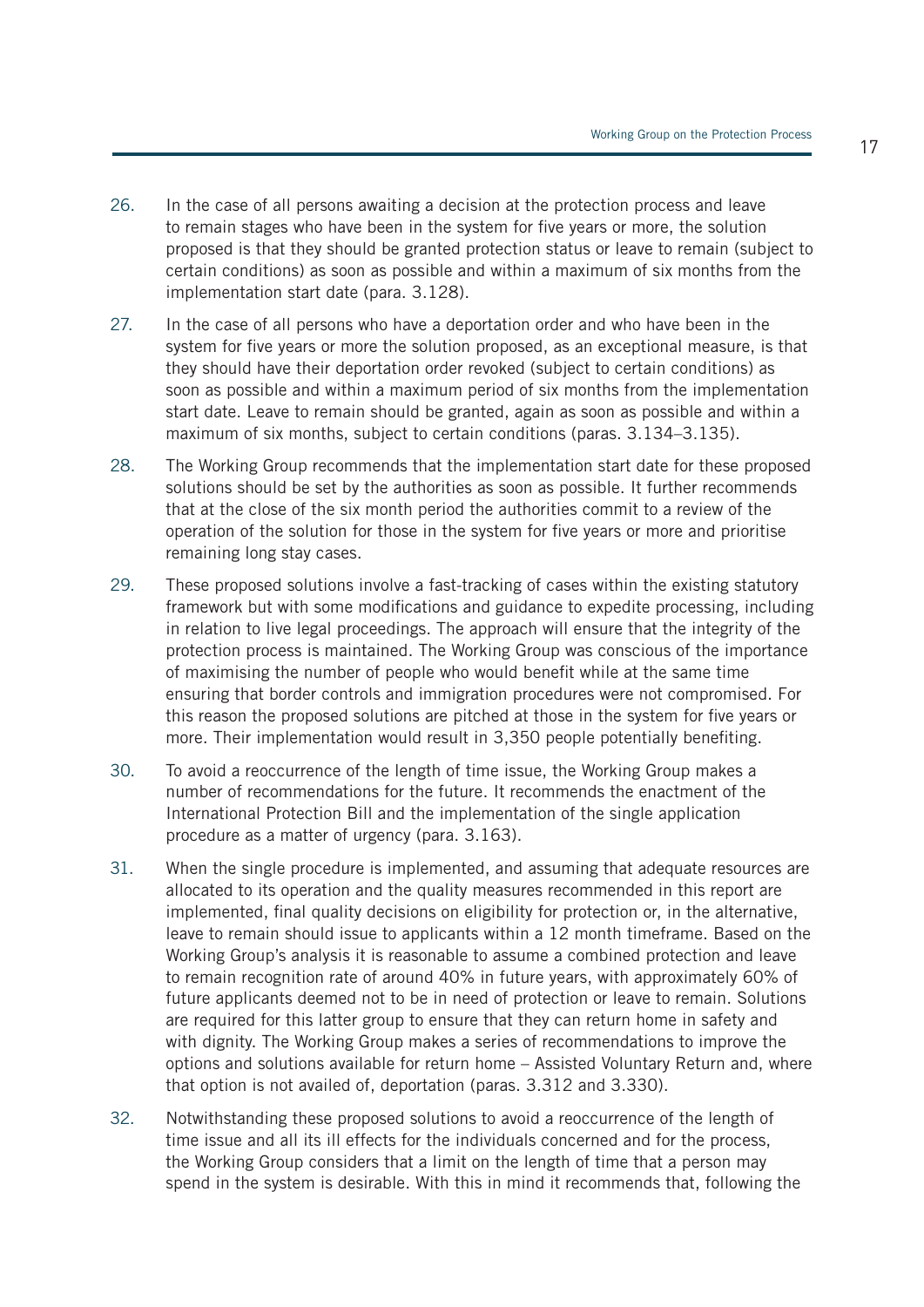introduction of the single procedure, the principle that no person should be in the system for more than five years should continue to be applied (para. 3.166).

#### **Quality of the determination procedures**

- 33. The Working Group examines the determination procedures in place and identifies some concerns and potential solutions. It makes a range of recommendations in relation to improving the legal framework, including how the best interests of the child principle should be reflected in the forthcoming International Protection Bill (paras. 3.178, 3.192, 3.199, 3.203, 3.210, 3.213, 3.216). In relation to quality measures it notes a range of good practice in the determining bodies including in the areas of training and recruitment and urges their continuation. It identifies a range of recommendations across such areas as providing access to legal advice at an early stage (para. 3.255), implementing mechanisms to identify applicants with vulnerabilities at an early stage (para. 3.299), use of interpreters (3.275). strengthening governance arrangements (para. 3.360) and improving communications with applicants at all stages in the system (para. 3.379).
- 34. The material financial and human resource implications of these recommendations are identified and quantified in chapter 6.

### CHAPTER 4 – SUGGESTED IMPROVEMENTS TO LIVING CONDITIONS IN DIRECT PROVISION ACCOMMODATION **CENTRES**

- 35. This chapter, together with chapter 5, concerns the reception conditions for those who are seeking the protection of the State. The chapter identifies issues of concern in relation to the conditions in which residents in Direct Provision accommodation centres live, and makes a series of recommendations for practical improvements aimed at showing greater respect for their dignity and improving their quality of life. The implications of the High Court judgment in "CA and TA" delivered on 14 November 2014 (and under appeal) are also considered.
- 36. The accommodation stock comprises a reception centre in Dublin and 33 centres around the country. The centres are for the most part mixed centres accommodating families and single people. Only three of the centres were purpose built. The majority are buildings that were designed originally for different purposes generally aimed at short-term living, including hotels, boarding schools and holiday homes. The bulk of the bed capacity within the centres is within units that are essentially bedrooms. The majority of families are accommodated in such units with no separate living space. The majority of unrelated adults are accommodated in multi-occupancy rooms. Most residents do not have access to cooking facilities.
- 37. The length of stay in Direct Provision has been identified by residents and others as the key concern – it causes or exacerbates all other concerns around life in an accommodation centre, including: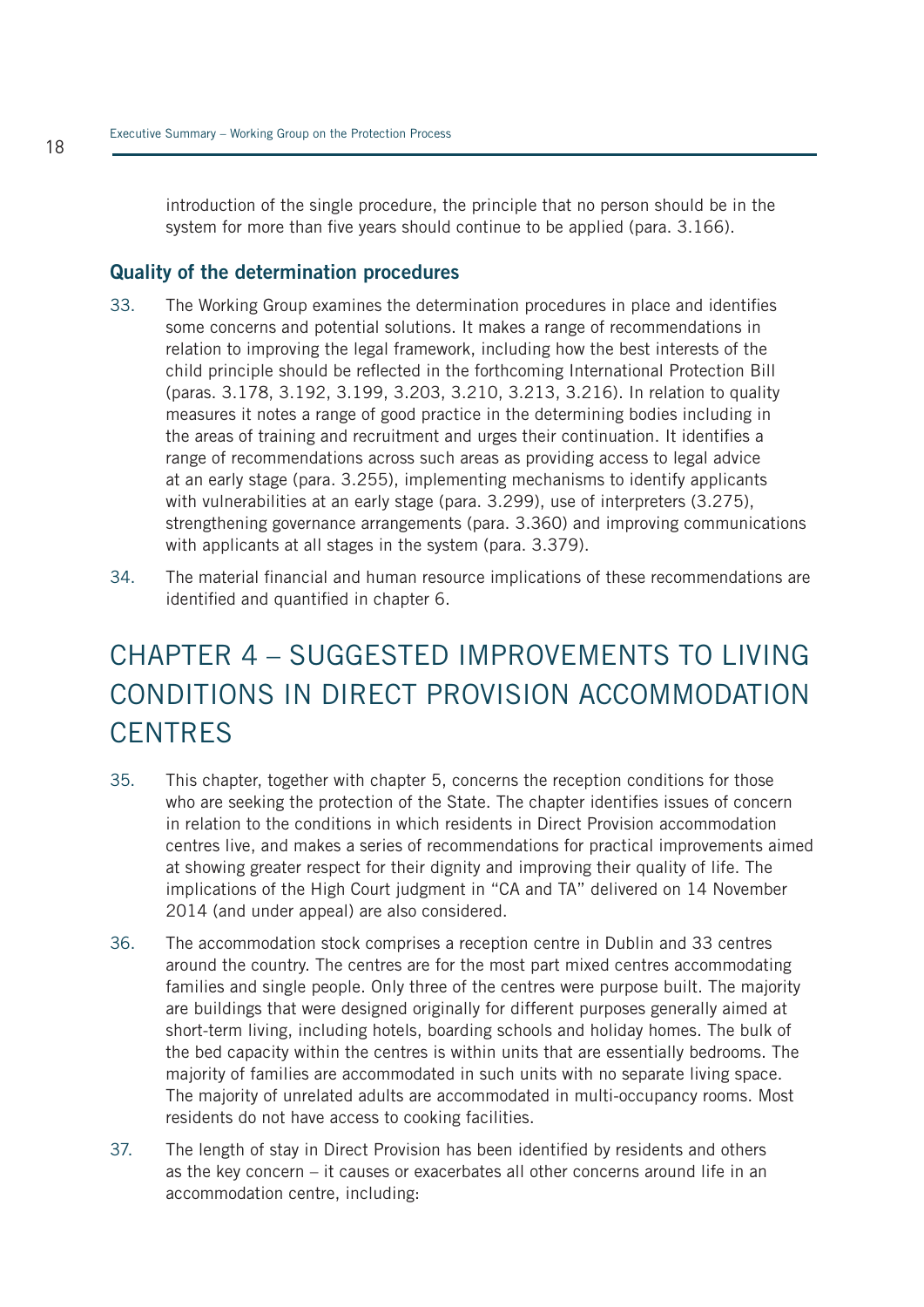- the uncertainty overshadowing their lives,
- the lack of personal autonomy over the most basic aspects of their lives and daily living – cooking, going to the shops, cleaning,
- the lack of privacy and the challenges of sharing with strangers,
- the boredom and isolation,
- the inability to support themselves or their family and contribute to society in a meaningful way,
- the impact on children of being born and/or living their formative years in an institutional setting,
- the impact on parents' capacity to parent to their full potential and on normal family life,
- the loss of skills and the creation of dependency, and
- the negative impacts on physical, emotional and mental health.
- 38. The Working Group considered the question of whether a cap should be placed on the length of stay in Direct Provision. With the length of stay being a direct consequence of the length of time that a person spends in the system awaiting a final resolution of their claim, it concluded that the solution to the length of stay issue lies in the implementation of the recommendations in chapter 3 aimed at reducing long stays in the system now and into the future. While resolving the cause of lengthy stays in Direct Provision will bring tangible benefits to those in the system at present and future applicants, the Working Group's examination has identified a range of concerns around the living conditions relating to the physical conditions, management and operational matters, and safeguards and standards, and makes recommendations to address them.

#### **Physical conditions**

- 39. The Members who visited centres invariably described the accommodation units, in particular those that are in essence bedrooms, as cramped and very cluttered with inadequate storage, and unsuited to the multiple purposes that they are required to serve. The Working Group makes a range of recommendations aimed at ensuring that residents have increased physical space and appropriately furnished rooms (para. 4.58).
- 40. To address the concern that the physical conditions are an impediment to normal family life and child development, the Working Group recommends that all families should have access to cooking facilities (whether in a self-contained unit or through use of a communal kitchen) and their own private living space in so far as practicable. It is recognised that it may take some time to reconfigure existing centres or bring new centres on line that meet this requirement. With this in mind, the end of 2016 is identified as the date by which these recommendations should be fully implemented. Other recommendations are made in relation to play and recreation facilities for children and young people (para. 4.75).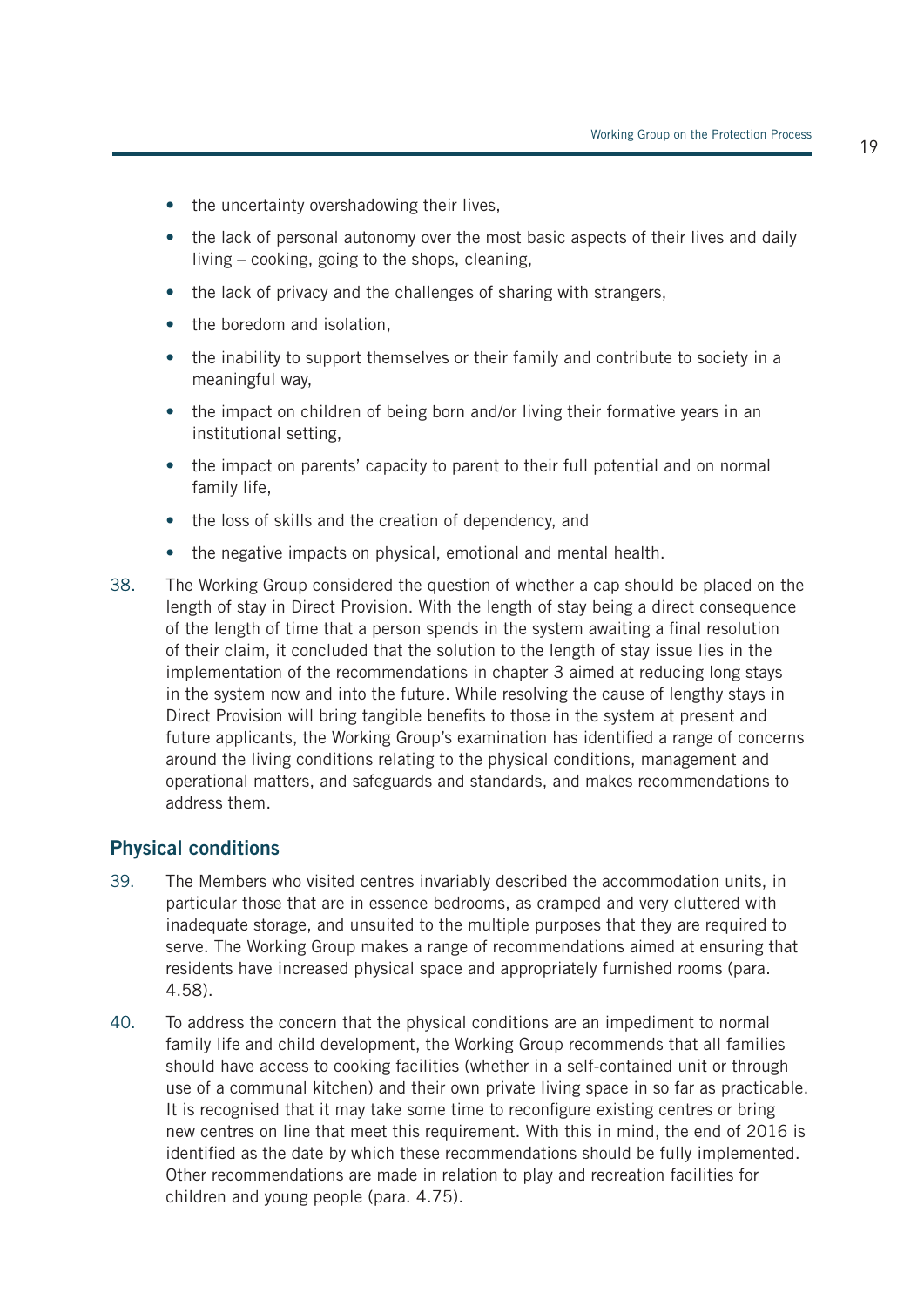- 41. To address the concerns around living conditions for single persons, 80% of whom are in shared bedrooms, the Working Group recommends that they should have the possibility of applying for a single room after nine months and be offered one after 15 months. They should also have the option of cooking for themselves (para. 4.87).
- 42. Recommendations are also made under this heading in relation to the food provision in centres to ensure that it is nutritious etc. (para. 4.102), the location of centres to address social exclusion and other issues associated with the remote location of some centres (para. 4.111), and security arrangements to ensure that they are proportionate to the risks identified (para. 4.122).

#### **Operational and management issues**

- 43. The complaints procedure available to residents in relation to the services provided to them was found to be unlawful by the High Court in "CA and TA". The Working Group considered the Reception and Integration Agency's (RIA's) proposed response to that finding and makes a number of recommendations aimed at enhancing confidence in RIA's internal complaints procedure. It also recommends the extension of the remit of the Ombudsman and the Ombudsman for Children to include complaints relating to services provided to residents and transfer decisions following a breach of the House Rules (para. 4.135).
- 44. The mechanisms available to RIA to deal with residents who present a threat to the safety of other residents and staff and the orderly running of the centre are considered, i.e. the involuntary transfer of the resident to another centre or their exclusion from Direct Provision. Recommendations aimed at enhancing the transparency of decisions on involuntary transfers are made (4.146). The pivotal importance of the centre manager in ensuring a positive atmosphere within the centre that is conducive to respect for the dignity of all concerned is identified. Recommendations are made with the aim of identifying the skill set required of a centre manager and ensuring that the provisions in the contract entered into with accommodation providers are enhanced to reflect these requirements (para. 4.155).

#### **Safeguards and standards**

45. The Working Group was told of the heightened risks to child welfare and child protection due to the nature of Direct Provision and of the steps taken by RIA and centre management to address it. The Working Group did not have an opportunity to consider in detail the recent Health Information and Quality Authority (HIQA) inspection report (published on 25 May 2015) in relation to the protection and welfare services provided to children in Direct Provision, but welcomes its findings and the actions proposed by Tusla – the Child and Family Agency and RIA to address those findings. The Working Group makes a number of specific recommendations aimed at addressing concerns around the impact of Direct Provision on child welfare and protection and also recommends that the learnings from the HIQA report should inform the implementation of these recommendations (para. 4.199).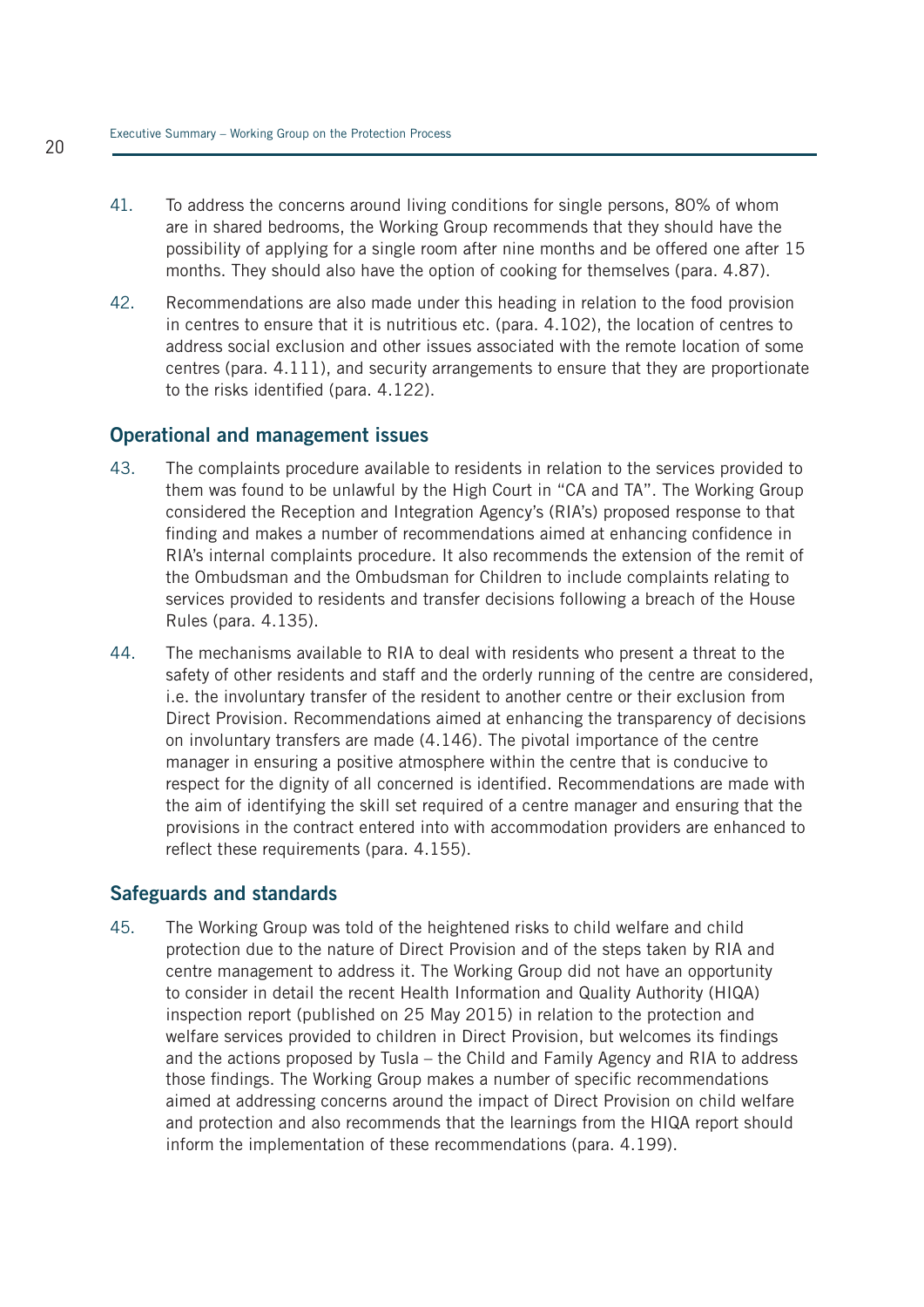- 46. The Working Group considered the impact of living in Direct Provision on vulnerable persons including victims of torture, victims of trafficking and others. In order to ensure that those with vulnerabilities are identified and that they are appropriately assisted, it is recommended that the existing HSE health screening service for protection applicants be reviewed and strengthened so as to facilitate a multidisciplinary needs assessment at an early stage (4.210).
- 47. A variation in the quality of the physical conditions across the accommodation stock and in the quality of the services provided is clearly evident. The implication of these variations is that the adverse effects of living in Direct Provision for a lengthy period impacts on privacy; physical, emotional and mental well-being; normal family life; and child development – are amplified for those required to live in centres at the lower end of the spectrum. The Working Group recommends the establishment of a standardsetting committee to reflect Government policy across all areas of service in Direct Provision. In addition, an inspectorate, independent of RIA, should be established to carry out inspections against the newly approved standards (para. 4.226).
- 48. The material financial and human resource implications of these recommendations are identified and quantified in chapter 6.

### CHAPTER 5 – SUGGESTED IMPROVEMENTS TO SUPPORTS FOR PERSONS IN THE SYSTEM

49. This chapter continues the examination of the reception conditions for those who are seeking the protection of the State. It examines the supports available to those in the system and makes a series of recommendations for practical improvements aimed at showing greater respect for their dignity and improving the quality of their lives. Key areas of concern, as identified by those who participated in the consultation process and others, include: the financial supports available to supplement what is provided by Direct Provision, the prohibition on access to the labour market, barriers to education for adults, and the supports available to those granted status to assist them in moving into the community and getting on with their lives.

#### **Financial supports**

- 50. In relation to the financial supports available to supplement what is provided by Direct Provision, the Working Group considered the weekly allowance payable to those in Direct Provision – €19.10 per adult and €9.60 per child for personal items – which has remained static since it was first introduced in 2000. The Working Group heard that residents spend the allowance on essential items that are not covered by Direct Provision or other supports and that it is wholly inadequate to cover those essential items: prescription charges and other health care costs, clothing including for schoolgoing children, supplementary food, etc.
- 51. The Working Group concluded that it would be appropriate in the case of adults to recommend an increase that would restore the ratio between the weekly allowance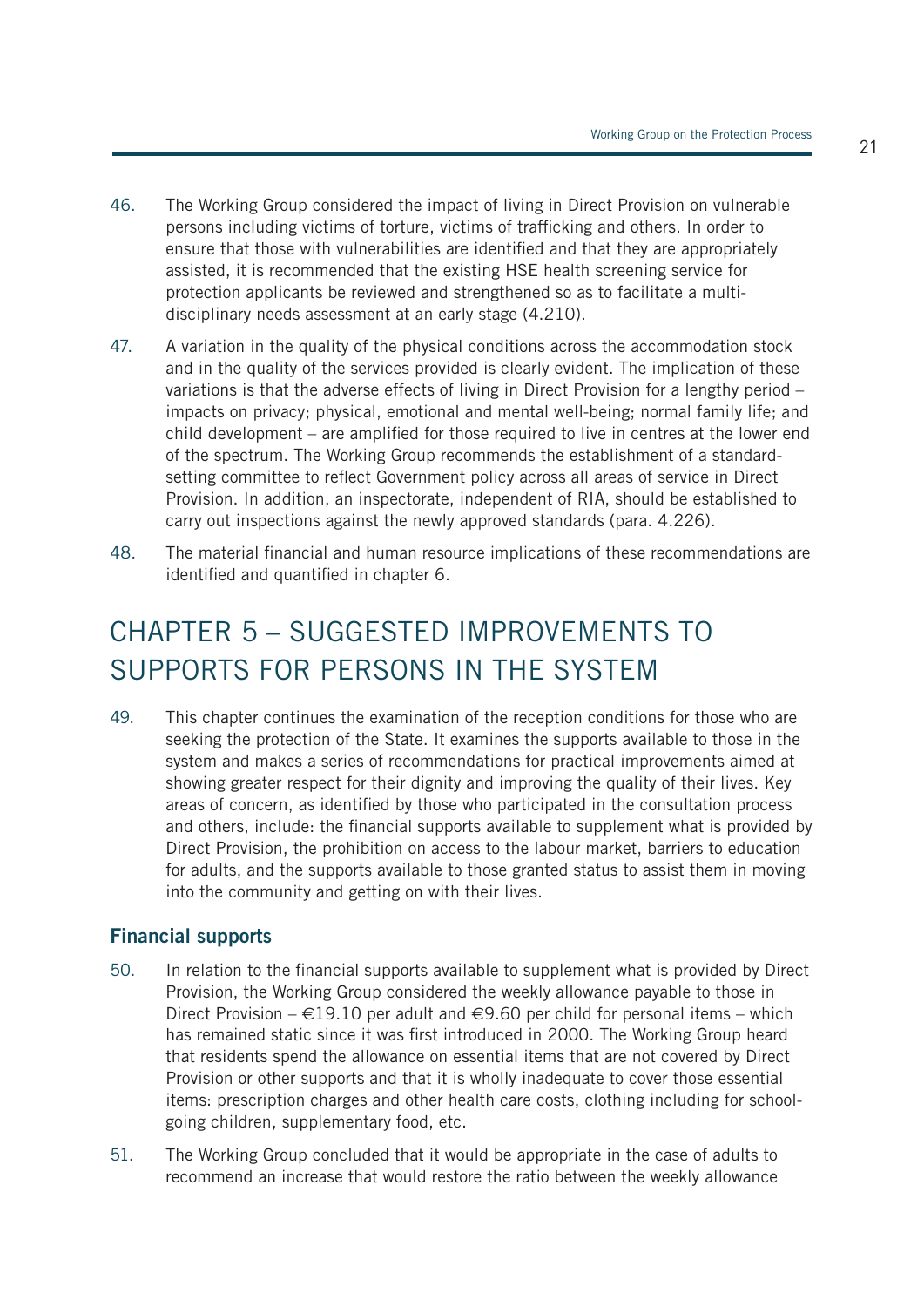and the Supplementary Welfare Allowance (SWA) as pertained in 2000. This would increase the adult rate to  $\in$ 38.74. In the case of children, the Working Group was influenced by the fact that the payment of Child Benefit was discontinued in 2004 and concluded that the weekly allowance payable in respect of children should be aligned with the increase for a qualified child currently payable under the SWA in respect of children, i.e. €29.80 (para. 5.30).

#### **Access to the labour market**

- 52. The Working Group was very conscious of the sensitivities around this issue in view of the long-standing Government policy and statutory provision relating to the prohibition on protection applicants seeking or entering employment and the rationale for that policy as explained by officials. The Working Group recognised the significance attached by persons in the system to a right to work and was acutely aware of the expectation that a strong recommendation would be forthcoming in this area. After length of time waiting a final decision, a right to work was the issue of most concern raised by Direct Provision residents in submissions during the consultation process. Many of the human costs associated with the ban on access to employment are similar to the negative impacts of living long term in Direct Provision. These include: boredom, isolation and social exclusion; obsolescence of skills and creation of dependency; and negative impacts on physical, emotional and mental health. The right to work has also been a priority focus of commentators, academics and NGOs, given that Ireland's position is out of line with the policy of the majority of EU Member States on this matter, including the United Kingdom.
- 53. Having regard to the foregoing, the Working Group recommends that provision for access to the labour market for protection applicants who are awaiting a first instance decision for nine months or more, and who have cooperated with the protection process (under the relevant statutory provisions), should be included in the forthcoming International Protection Bill and should be commenced when the single procedure is operating efficiently. This recommendation reflects the minimum standard across other Member States and takes account of the fact that, under the current statutory arrangements, first instance decisions in respect of refugee status and subsidiary protection do not (in the normal course) issue within nine months at present (para. 5.49).

#### **Access to education**

- 54. The ease with which protection applicants can access education varies considerably depending on the stage they are at in the education cycle. Children are entitled to access pre-school and primary and second-level education in a manner similar to Irish nationals. The major issues of concern identified related to school leavers and other adults.
- 55. In relation to school leavers, the Working Group recommends the extension of student supports for third-level and Post Leaving Certificate courses to persons who are protection applicants or are at the leave to remain stage, have been in the Irish school system for five years or more, and satisfy the relevant academic and other eligibility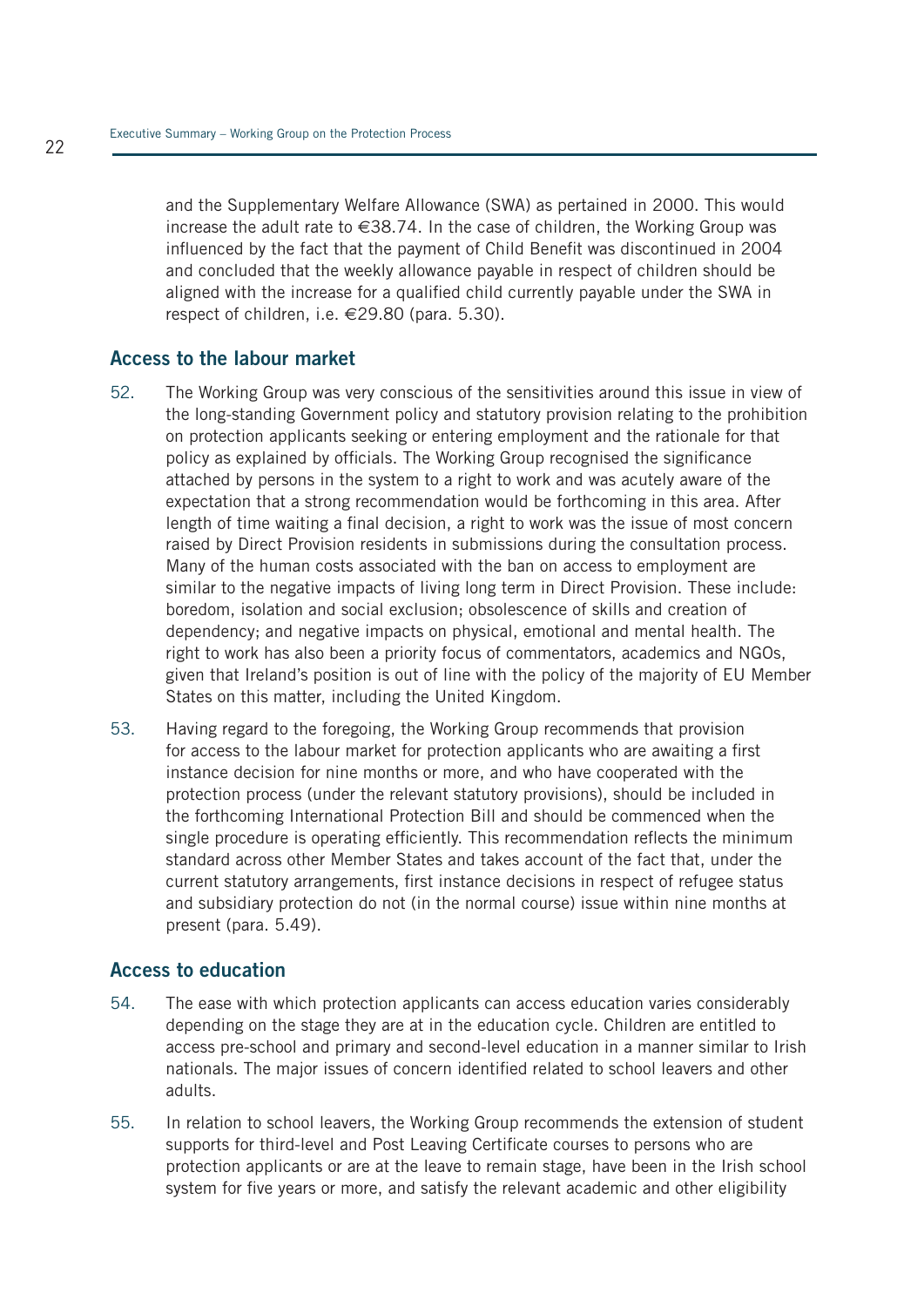criteria. The Working Group welcomes the public commitment by the Minister for Education and Skills in this regard (para. 5.70).

56. In relation to other adults the Working Group identified financial and other barriers to their accessing further and higher education. The Working Group makes a series of recommendations aimed at lowering those barriers, including a recommendation that the educational institutions consider an initiative to apply the EU/EEA rate of fees payable to persons in the protection process or at the leave to remain stage for five years or more (para. 5.82).

#### **Supports for those granted status**

- 57. Former protection applicants face a range of problems when they are granted status (refugee status, subsidiary protection status or leave to remain) and are free to establish themselves in mainstream living and integrate into society. Those who have been living in Direct Provision generally experience greater difficulties than those who have been living in the community during the course of the determination process. The Working Group heard that in recent times the challenges faced by residents have become particularly acute due to the shortage of accommodation across the State, but particularly in Dublin and other cities. As of 16 February 2015 there were 679 persons with status residing in Direct Provision. In many cases the persons concerned had been granted status several months previously. Once persons are granted status, issues around accessing suitable accommodation, accessing mainstream services and supports, and finding employment greatly affect their capacity to rebuild their lives and integrate through mainstream social inclusion.
- 58. The Working Group considers that the residents of Direct Provision who may require transitional supports fall into two distinct groups: (i) those processed under the existing procedure who will have spent a lengthy period in Direct Provision (the legacy group) and (ii) future applicants whose applications will be determined under the single procedure. The legacy group includes those residents with status living in Direct Provision, and residents who may benefit from the proposed solutions for those who have been in the system for five years or more. Future applicants who are processed under the single procedure are expected to have a final determination within 12 months. While the two groups face similar challenges, their needs and the barriers to their making a successful transition to mainstream living will differ in significant respects.
- 59. Due to the breadth of the issues involved, the Working Group did not have sufficient time to address the topic in depth and recommends as a matter of high priority that the Minister of State for New Communities, Culture and Equality convene a taskforce of relevant stakeholders to focus on the issues and devise an appropriate integration plan for the legacy group and also to address the transitional needs of future applicants who will be processed under the proposed single procedure (para. 5.169).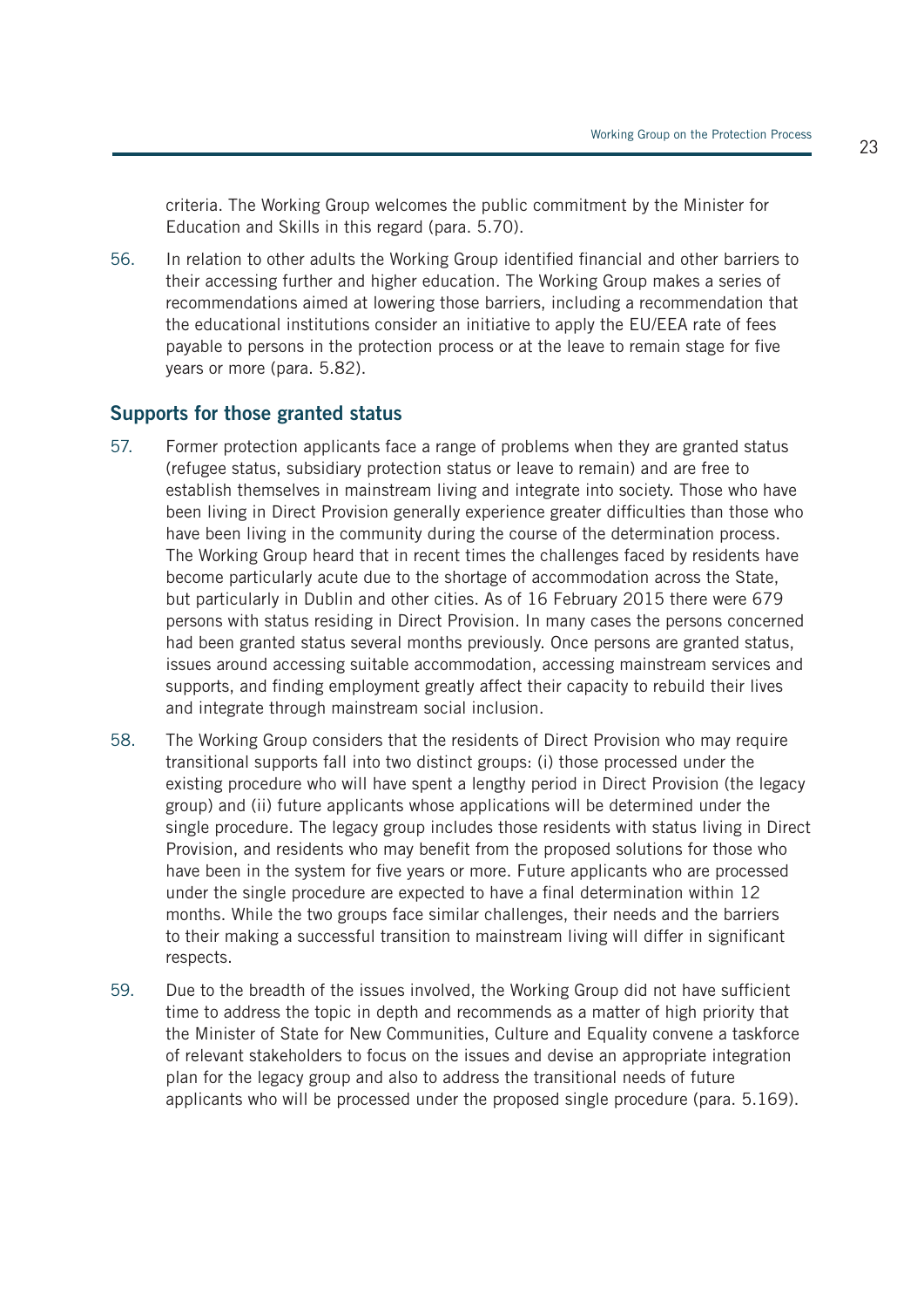#### **Other supports**

- 60. The Working Group considered the health care supports available to those in the system. It welcomes the HSE initiative to exempt residents of Direct Provision accommodation centres from the prescription charges and recommends that it be implemented as soon as possible (para. 5.100).
- 61. Other areas that are examined and are the subject of recommendations aimed at showing greater respect for the dignity of those in the system and enhancing their quality of life include supports for members of the LGBT community (5.113), supports for separated children (para. 5.134), improved linkages between accommodation centres and local communities (para. 5.152), and finally diversity and equality training for public servants (5.186).
- 62. The material financial and human resource implications of these recommendations are identified and quantified in chapter 6.

### CHAPTER 6 – FINANCIAL AND HUMAN RESOURCE IMPLICATIONS OF RECOMMENDATIONS

- 63. The terms of reference direct the Working Group to "recommend to the Government what improvements should be made to the State's existing Direct Provision and protection process … ensuring at the same time that, in light of recognised budgetary realities, the overall cost of the protection system to the taxpayer is reduced or remains within or close to current levels …".
- 64. In light of this requirement the Working Group has identified and quantified the material financial and human resource implications of its recommendations for the protection system as defined for the purposes of this report.
- 65. The financial modelling exercise undertaken by the Working Group demonstrates that the projected savings yielded from the implementation of the proposed solution for those in the system five years or more and the introduction of the single procedure  $\in$  194.5m over five years – are sufficient to fund recommendations which give rise to additional costs of  $\in$ 135.4m over the same period. These additional  $\in$ 135.4m costs are broken down between improvements to the protection process of  $\in$ 14.0m, improvements in living conditions in Direct Provision accommodation centres of €69.1m and improvements in supports to applicants of €52.4m. The human resource requirements to deliver the proposed solutions for those in the system five years or more and the efficient operation of the single procedure in its first year are also identified.
- 66. The financial model shows significant savings with the anticipated introduction of the single procedure in January 2016 on the assumption that the decision-making bodies are adequately resourced and the proposed solution for those in the system for five years or more has been effectively delivered. In the absence of adequate resources it will not matter how speedily applications will be processed under the single procedure